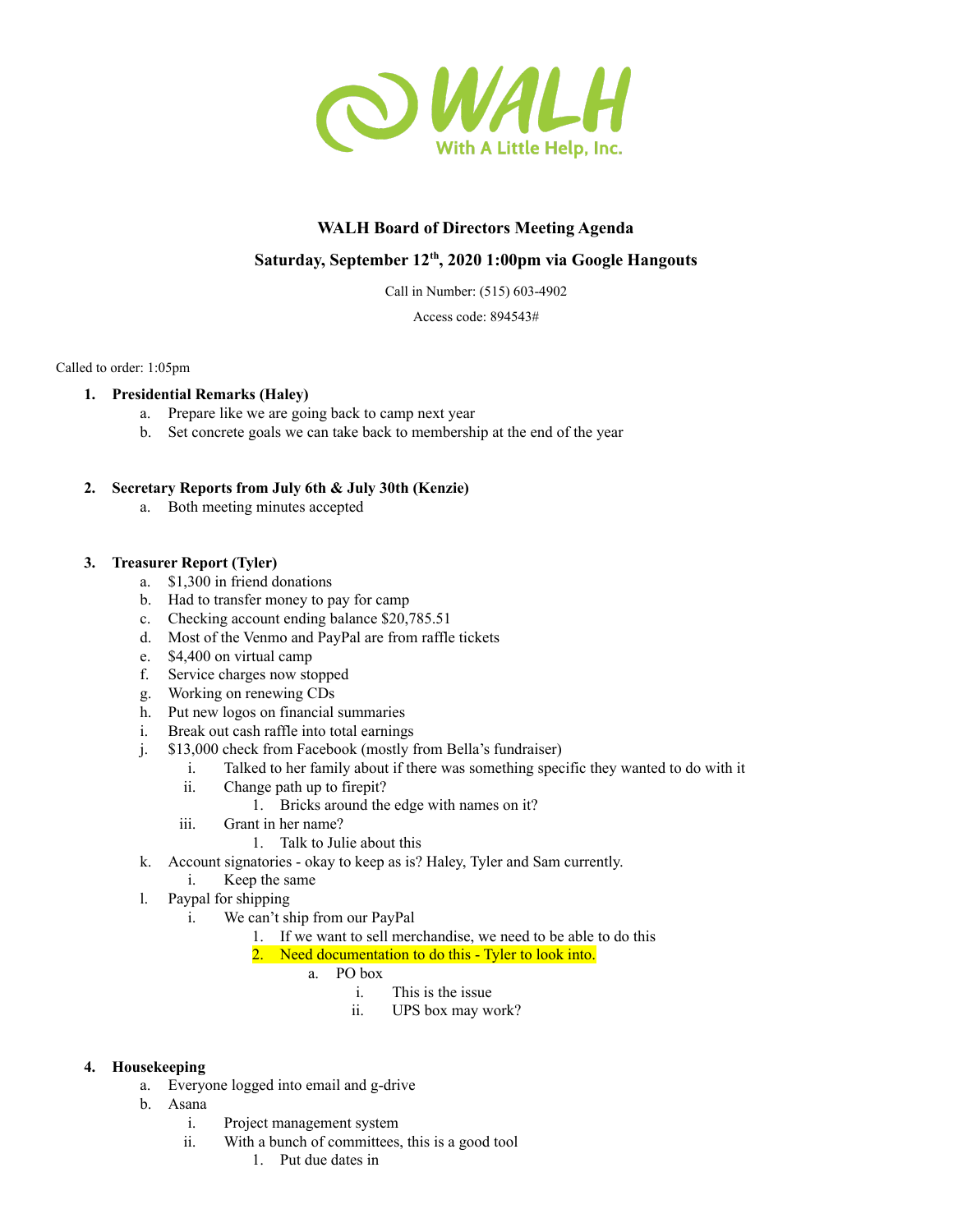- 2. Helps with communication between committees
- iii. Group chat for all leaders of committees?
	- 1. Slack?
		- a. Does not have the project management capabilities
- iv. Combination of project management and a wall for teams
- v. Can remind people they have a task coming up
- vi. What are our needs/process?
	- 1. What program best represents our needs/process?
		- a. We need a project management system that sends reminders so that it isn't all on a single/group of people
			- i. Notifications on due dates
				- 1. Specific to the individuals, not the whole committee
				- 2. Can check off once completed
					- a. Not a lot of follow-up is needed
			- ii. Can post pictures
		- b. Whatever we decide on, need to have a tutorial on how to use the program
	- 2. Google integration
		- a. Nice to be able to post directly to Google Drive
- c. CRM Database Quickbooks
	- i. Need a donor management system
	- ii. Allow us to pull information as we are doing recurring fundraisers
	- iii. Donor Snap
		- 1. Monthly or yearly fee
		- 2. Can upload a template as a thank-you
			- a. 200 thank-you notes were sent out for the raffle this year
		- 3. Need more than one person--treasurer and someone else
		- 4. \$200 set-up fee
			- a. Includes data conversion and training
	- iv. Come up with a couple possibilities and capabilities of each
		- 1. No matter what, need training on system
			- a. Live demo to ask questions
	- v. Could use donor database without Quickbooks
	- vi. Reach out to Michael Meyers to ask how Horizon does it
		- 1. Tyler will contact him about a conference meeting
- d. Zoom Pro Account
	- i. Board approves this
	- ii. Mike will set up the Zoom email and account
		- 1. Tyler will help for the financial side
- e. Intern
	- i. Girl reached out who is taking a class at UW-Madison. Needs 10 hours a week for 10 weeks with people with disabilities.
		- 1. She has seen us on campus during recruitment
	- ii. She has a broad range of interests to help us with
	- iii. Haley, Lauren, Nicole, and Jen will meet with her
- f. Camp t-shirt message from board
	- i. One big message from board
- g. Thank Yous to special donors
	- i. Given a lot/year after year
	- ii. Post on Facebook and people can volunteer for help

#### **5. Fall/Spring Camp**

- a. Cancel fall and focus on planning spring?
	- i. Board agrees
- b. What dates?
	- i. Spring Camp
		- **1. April**  $23-25$ th  $\rightarrow$  first choice
		- **2. April**  $16-18$ th  $\rightarrow$  **second** choice
	- ii. Summer Camp
		- **1. July 24-30th**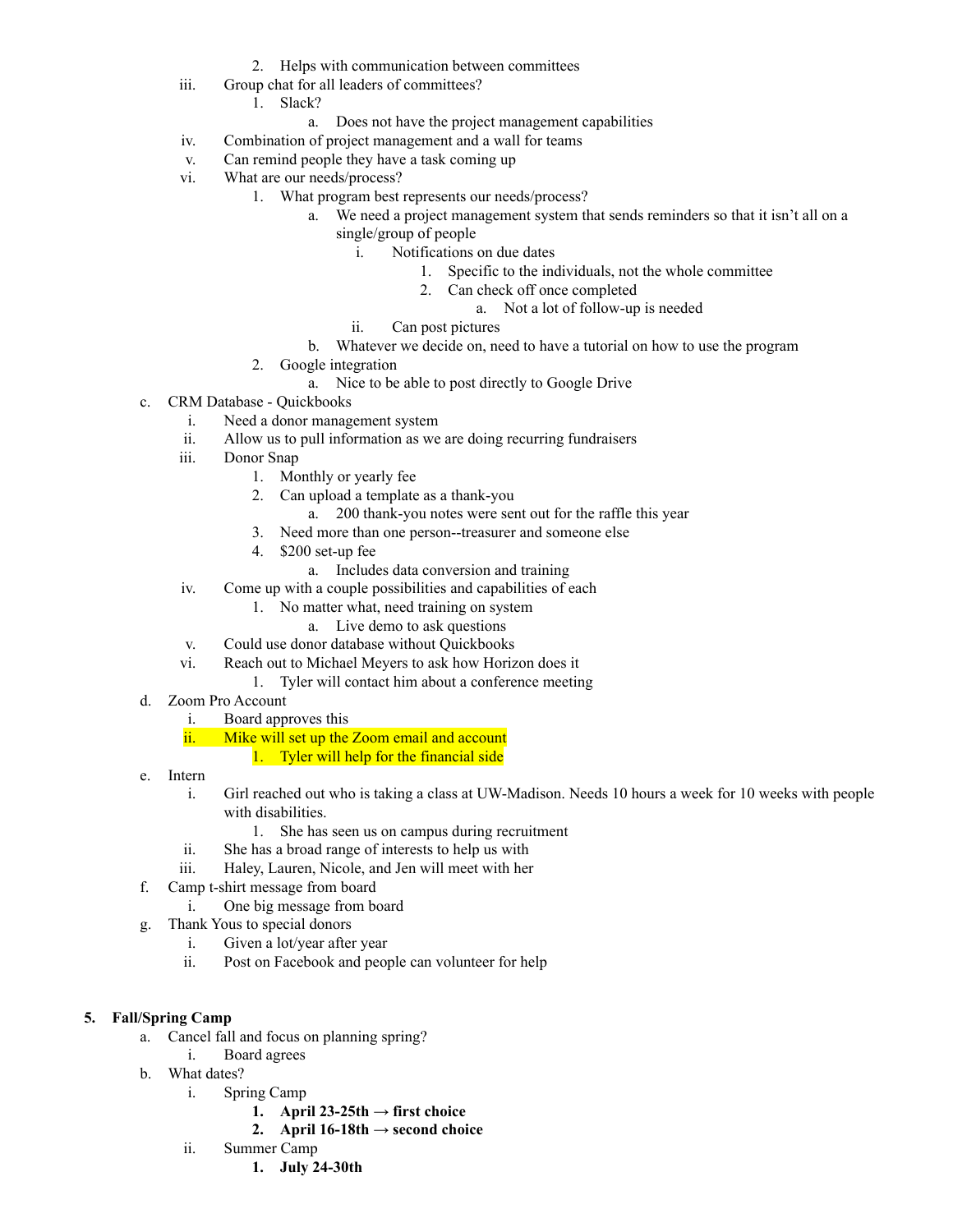c. What other events could we do to supplement a fall camp?

### **6. Committees**

- a. Meant to disperse workload, involve general members and allow special attention to different projects
- b. Any additional committees needed?
- c. Appoint committee chairs  $\rightarrow$  message Haley if interested
	- i. Marketing
	- ii. Fundraising -- Tyler
	- iii. Social Butterfly -- Nicole
	- iv. Recruitment -- Erica
	- v. Bylaws Review
		- 1. We came across a lot of holes in the last few years that need to be addressed
		- 2. Jim wants to be on this committee, but prefers not to chair it

## **7. Summer Camp 2020 Review**

- a. Review survey
- b. Additional feedback
- c. Dates for next year: July 24th-30th. Julie is working to confirm all contracts.

#### **8. Rogue Topics**

#### **9. Strategic planning (Kim)**

- a. Continuous quality improvement  $\rightarrow$  figure out what's working and what isn't, set goals
- b. Road map or guide to get you where you want to be
- c. Stakeholder analysis
	- i. Identify stakeholders
		- 1. Types of stakeholders
			- a. Decision makers
			- b. Implementers
			- c. Participants
			- d. Partners
		- 2. Brainstormed list of stakeholders
			- a. Missing stakeholders?
				- i. Caregivers of campers
				- ii. Professor of the intern's class
			- b. Create an excel spreadsheet of all stakeholders and contact information
				- i. Good for reminders  $\rightarrow$  email distribution
					- 1. We don't want to lose stakeholders
				- ii. Review at least once a year
- d. Strategic Issues
	- i. Organization management
		- 1. Fiscal management
		- 2. Knowledge management (recognize, honor, and document history of organization)
		- 3. Succession planning
		- 4. Board transition
		- 5. Developing policies and procedures
	- ii. Enhanced camp experience
		- 1. Diversity and inclusion
			- 2. Accessibility
			- 3. Welcoming and safe environment
			- 4. Equitable treatment and opportunities
			- 5. Beyond camp experience
			- 6. Respect for all ages and ability
	- iii. Recruitment and retention of volunteers and campers
- e. Mission, Vision, and Values
	- i. Mission